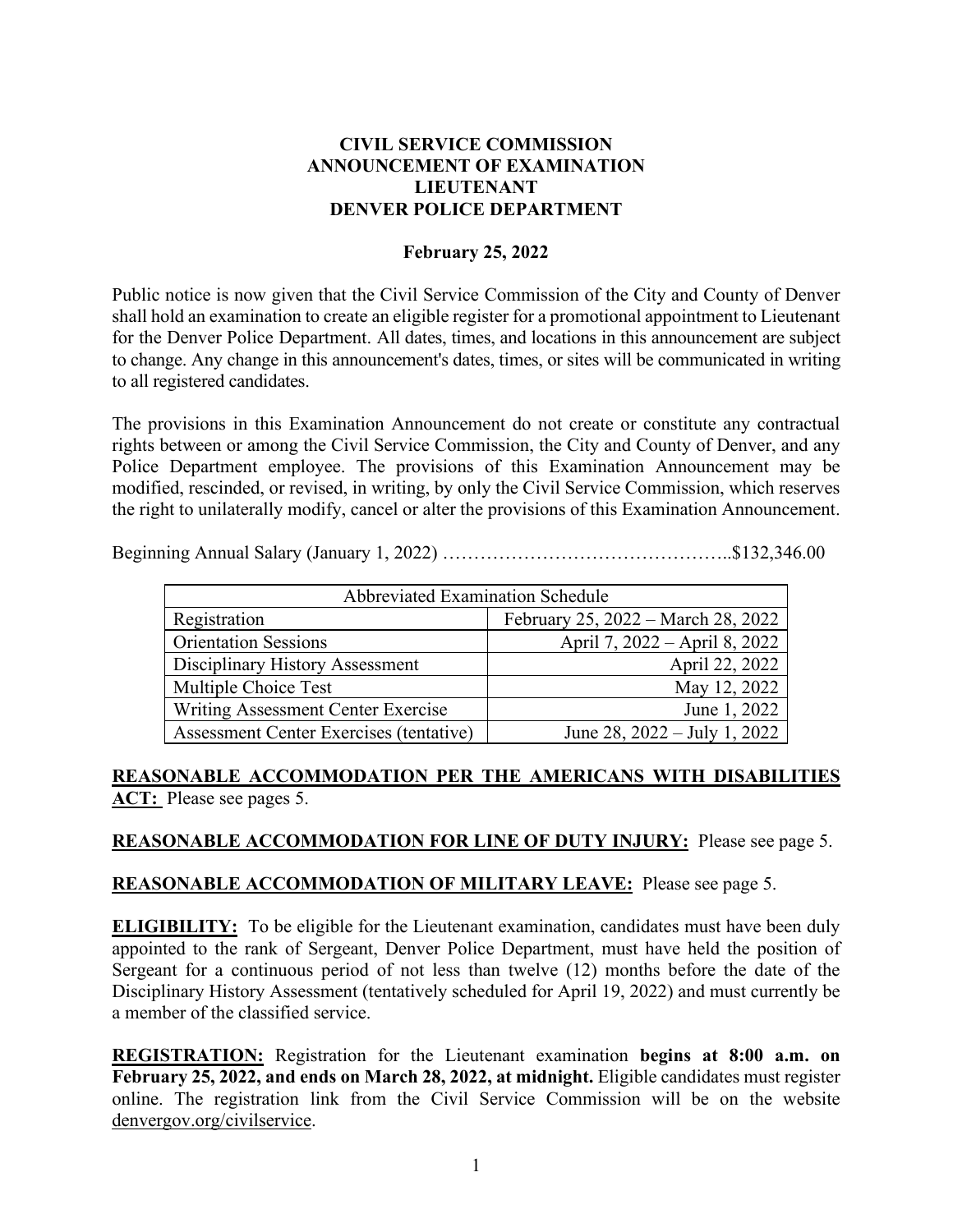**MEMORANDUM, READING LIST, DEPARTMENT READING MATERIAL & JOB DESCRIPTION:** The Reading List will be available for download to all candidates upon completion of registration, along with an informational memorandum. The Reading List contains information on how to obtain all study materials. The Memorandum, the Reading List, the Department Reading Material, the 2022 Police Lieutenant Job Description, and this Announcement of Examination may be downloaded. Candidates will locate the registration link from the Civil Service Commission website [www.denvergov.org/civilservice.](http://www.denvergov.org/civilservice)

**Military Leave Accommodation**: The noted deadlines for registration and completion of registration-related documentation are subject to modification on an individual basis, based on an eligible Candidate's Military Leave status, as may be required to ensure compliance with the Uniformed Services Employment and Re-employment Rights Act of 1994. (See page 7.)

**PREPARATION OF EXAMINATION:** According to its rules, the Commission contracted with Ergometrics & Applied Personnel Research, Inc. to assist in developing and administering this examination. This firm has an extensive professional background in test development and will consult with the Commission Staff and Department Subject Matter Experts.

**VIRTUAL ORIENTATION SESSIONS:** Two **virtual** orientation sessions have been scheduled, on **April 7, 2022,** from **1:00 p.m. to 2:00 p.m.**, on **April 8, 2022,** from **9:00 a.m. to 10:00 a.m.** All registered candidates for this examination are encouraged to attend at least one of the Orientation sessions and may attend both if they elect to do so. Attendance is not mandatory. Only registered candidates will be admitted.

The agenda for both Orientation sessions is identical. However, based on specific candidate questions, some content may vary. The Orientations will provide additional information not included in this announcement. The Orientations will cover general information about the Disciplinary History Assessment, the Multiple-Choice Exam (including Job Knowledge and Situational Judgment sections), the Assessment Center, the examination scoring, confidentiality requirements, and accommodations for those on Military Leave.

**EXAMINATION COMPONENTS – MAXIMUM POINT VALUES:** The examination components and related maximum point values are as follows:

| <b>COMPONENT</b>                | <b>MAXIMUM POINT VALUES</b> |
|---------------------------------|-----------------------------|
| Disciplinary History Assessment | Pass or Fail                |
| Multiple-Choice Exam            | 30 points maximum           |
| <b>Assessment Center</b>        | 65 points maximum           |
| Seniority                       | 5 points maximum            |
| <b>TOTAL</b>                    | 100 points maximum          |

**DISCIPLINARY HISTORY ASSESSMENT:** Candidates **will not appear in person** for this component. Staff will review the Candidate's Internal Affairs Bureau (I.A.B.) Resume Report generated by I. A. PRO which lists the Candidate's history of Sustained Cases and, as necessary, will review departmental orders of disciplinary action. The assessment will be conducted by Civil Service Commission staff and is scheduled for April 19, 2022. The Disciplinary History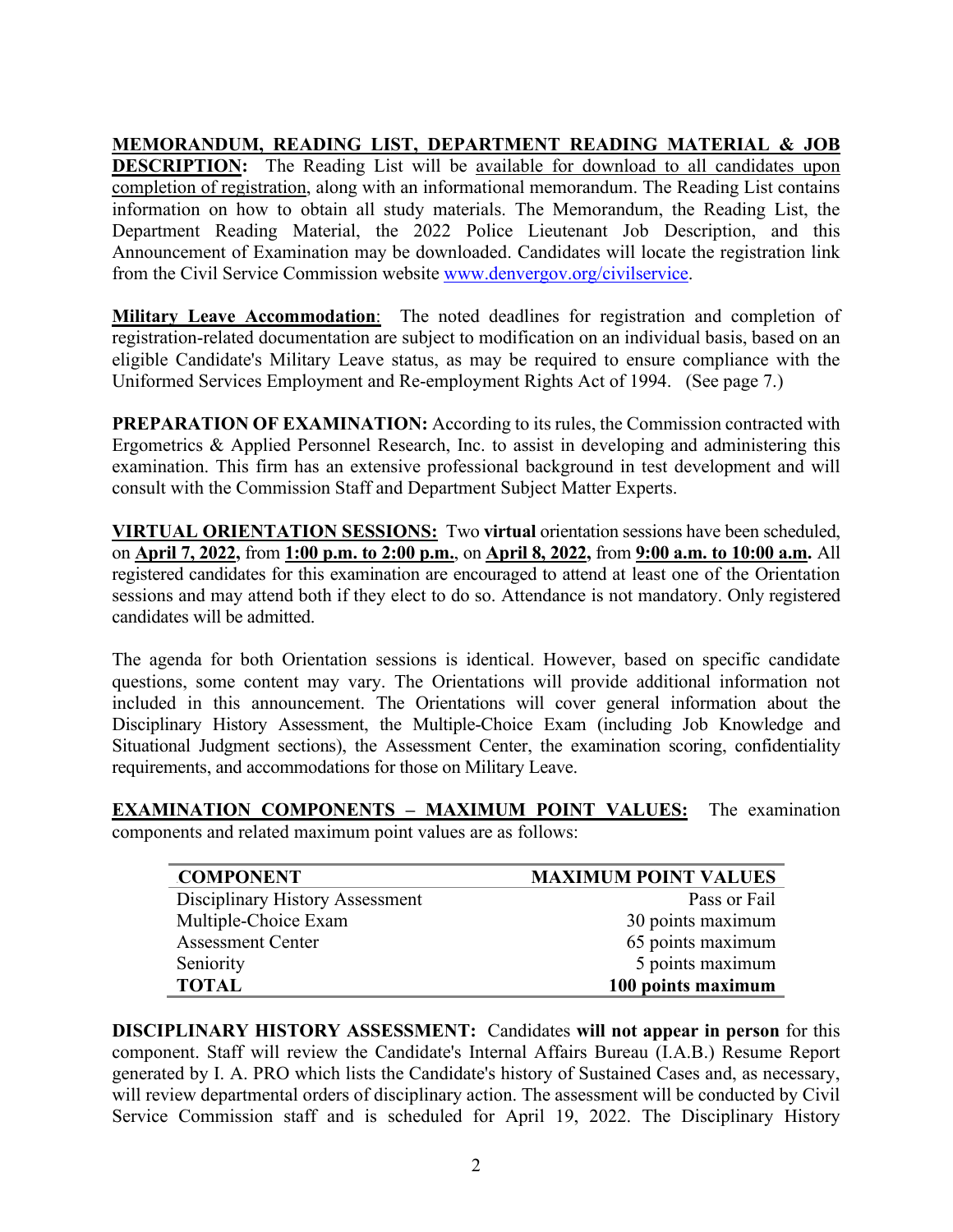Assessment component is graded on a Pass or Fail basis. Only those candidates who pass the Disciplinary History Assessment will be permitted to continue the examination.

**Only Two (2) Defined Categories of Sustained Rule Violations Are Considered:** Two (2) defined categories of sustained rule violations used in the assessment. Only these two (2) particular categories of sustained disciplinary rule violations, as described in Attachment A, will be considered in the Disciplinary History Assessment.

**Must Pass the Assessment in Both Categories:** A candidate must pass the assessment in both defined categories of sustained rule violations to pass the Disciplinary History Assessment**.** A candidate who fails in any one or both of the two types will fail the assessment. See Attachment A.

**Each Category Is Reviewed on the Standards Specified for that Category**: Each respective defined category of sustained rule violations will be reviewed on each of the standards specified for that category. A candidate must pass every standard set for a category to pass that category. A candidate will either pass or fail each category. The specific standards for each assessment category are detailed in Attachment A.

**Deferral of Disciplinary History Assessment Based on an Active Disciplinary Appeal:** In certain circumstances, a candidate may, as a courtesy, be granted a deferral (temporary delay) in the administration of the Disciplinary History Assessment until an active disciplinary appeal is resolved through a decision by the Hearing Officer and the Commission. If a deferral is granted, a candidate may proceed with the other examination components while awaiting a decision in their disciplinary appeal. The details regarding the eligibility for and granting of a deferral are provided in Attachment A.

**Deadline to Correct the I. A. B. Computerized DataBase:** Candidates are responsible for confirming the information in the I.A.B. computerized database via Resume Report regarding their history of sustained disciplinary cases is accurate. A candidate will have up to **4:00 p.m., April 29, 2022,** to contact the Internal Affairs Bureau, identify any errors in the database regarding their disciplinary history, provide I.A.B. personnel with the necessary documentation to correct any identified errors, and to confirm database corrections.

**Multiple-Choice Exam:** The Multiple-Choice Exam is tentatively scheduled for **May 12, 2022**, at the P.P.A. Event Center. **Registration will begin at 7:30 a.m. and will close promptly at 8 a.m.** Candidates who arrive later than 8 a.m. for registration shall not be allowed to take the test and shall be disqualified. Candidates will be allotted approximately three (3) hours to complete the test. A Multiple-Choice Exam will be administered to all registered candidates who pass the Disciplinary History Assessment or for whom the Disciplinary History Assessment has been deferred. Cell phones, smartwatches, body cameras, and other electronic devices except for a stopwatch or regular watch will not be permitted in the Multiple-Choice Exam area. Candidates are instructed not to bring any cell phones, body cams, smartwatches, or other electronic devices. They will be instructed to return to their vehicles and leave those devices in their vehicles.

**Two Sections**: The Multiple-Choice Exam will comprise two sections; a Job Knowledge Section and a Situational Judgment Section. A maximum of eighteen (18) points may be earned for the Job Knowledge Section, and a maximum of twelve (12) points may be earned for the Situational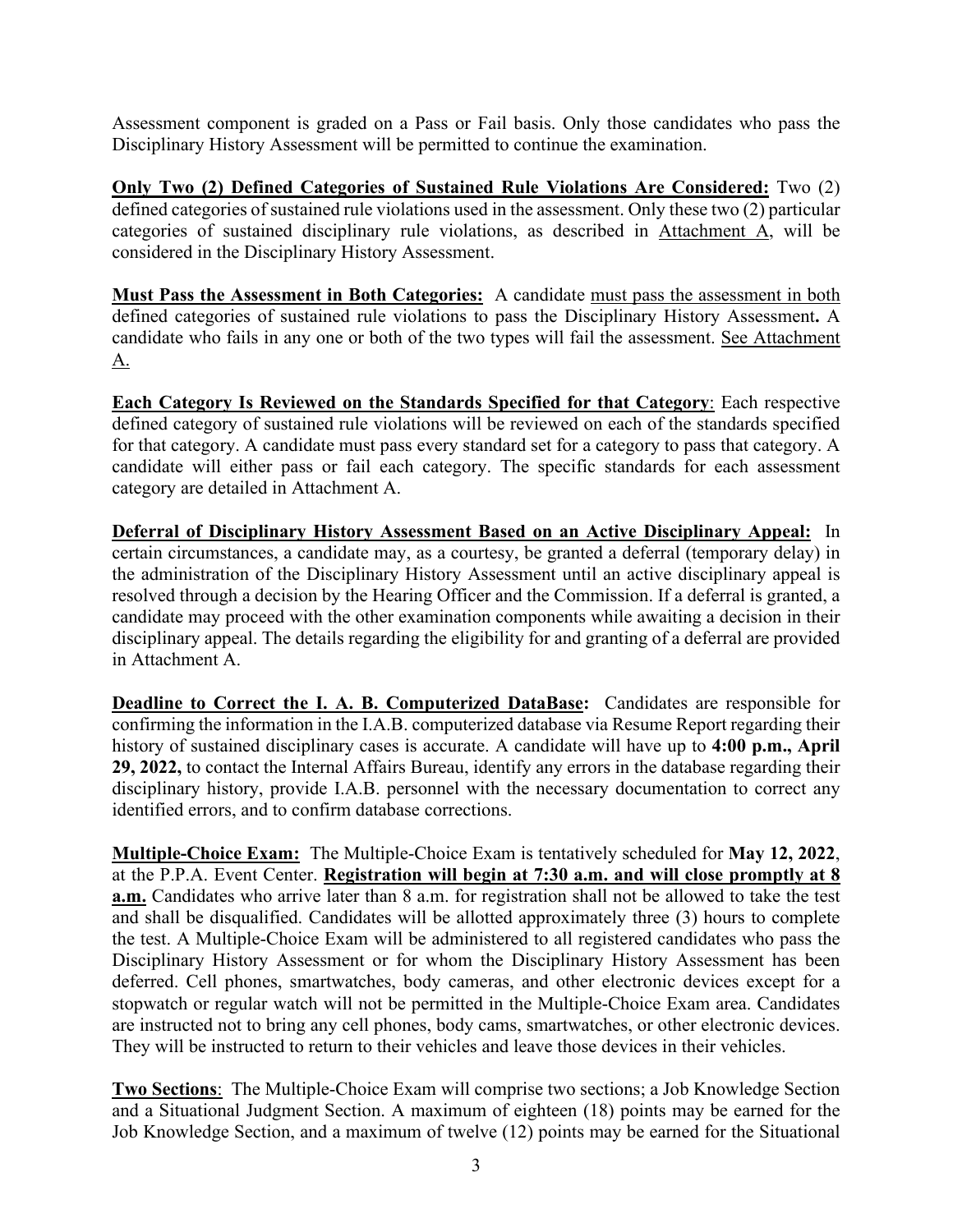Judgment Section, for a maximum total of thirty (30) points for the Multiple-Choice Exam. The Multiple-Choice Exam addresses content areas from among those determined to be necessary for the successful performance of the duties and responsibilities. The Multiple-Choice Exam is a closed book test that requires candidates to respond to items without reference materials.

**Job Knowledge Section**: The test items in the Job Knowledge Section of the Multiple-Choice Exam are drawn directly from the materials and the textbooks on the official *Reading List*.

**Situational Judgment Section**: The test items in the Situational Judgment Section of the Multiple-Choice Exam are based on realistic situations that occur on the job. These test items require applying practical supervisory and management skills to specific job-related situations that have been determined as appropriate to the Lieutenant rank in the Denver Police Department. The items in the Situational Judgment Section are not drawn directly from the *Reading List* materials and textbooks. However, the correct responses to each situation will be in conformance with the *Reading List* source materials.

**Minimum Passing Score**: The determination of the minimum passing score on the Multiple-Choice Exam shall not be made by the Civil Service Commission until all candidates answer sheets have been scored from the general administration of the Multiple-Choice Exam on May 12, 2022. The minimum passing score shall be set in conformance with Commission Rule 15 § 8. The Commissioners are tentatively scheduled to set the passing score for the Multiple-Choice Exam on May 22, 2022. The passing score will then be announced once approved by the Commissioners and posted on the Commission's website. Once it has been posted, we will email you to let you know. Only those candidates who attain a passing score on the Multiple-Choice Exam may advance to the Assessment Center.

**ASSESSMENT CENTER:** The Assessment Center is tentatively scheduled to administer two (2) different sessions. The first session will be a writing exercise held on June 1, 2022, at the Denver Post Building, 7th floor. The second session will be held starting June 28, 2022, and ending July 1, 2022, at the Denver Post Building, 7th floor. The Assessment Center will be administered to all interested candidates who pass the Multiple-Choice Exam and follow all examination regulations and instructions.

On or around May 23, 2022, a random drawing will be held at the Commission's office to determine the date(s) and time(s) each Candidate will participate in the Assessment Center. A non-participating representative of the Police Protective Association and a non-participating representative of the Denver Police Department Administration will be invited to witness the drawing. Any candidates related by blood, marriage, or adoptions participating in the Assessment Center will be scheduled for the same Assessment Center session.

General information about the types of exercises and the dimensions to be rated by the assessors will be provided at the Orientation sessions. Completion of all Assessment Center exercises will require attendance at two half-day sessions. A panel of external assessors holding the rank equivalent to Lieutenant or higher will evaluate and assign scores to each Candidate's performance in a particular exercise.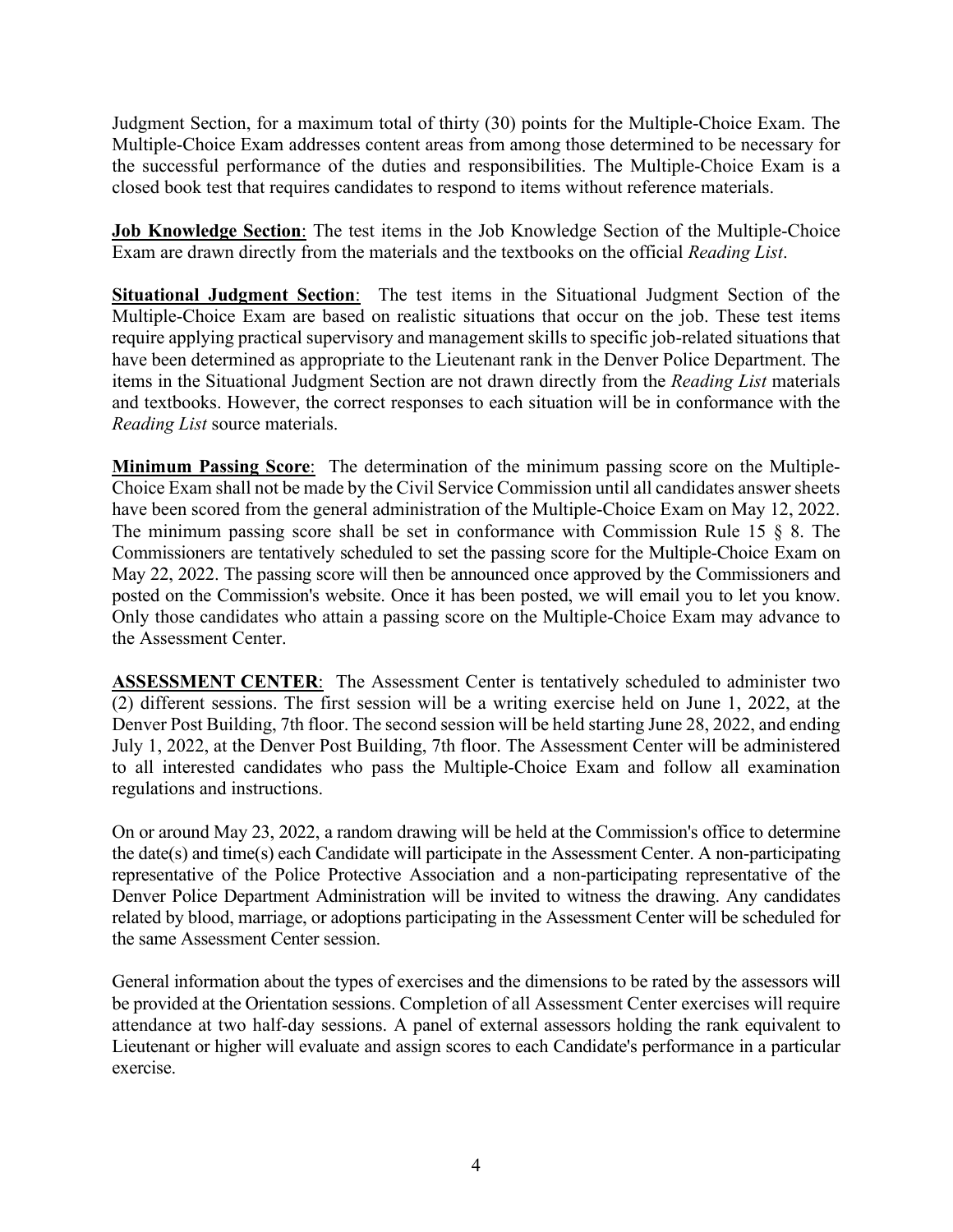Candidates may wear either their uniform or business attire to the Assessment Center. If a candidate elects to wear their uniform, all pins, medals, and other insignia must be removed except the rank, badge, and service stripes. No cell phones, smartwatches, or any other electronic devices (other than a stopwatch or watch) are allowed in any of the exercises during any portion of your assessment. Candidates will not be permitted to bring any items into the Denver Post Building or the assessment center, including previously prepared material. All necessary materials and supplies, such as paper, pens, reference materials, etc., will be provided. Candidates also may not bring any backpacks into the Denver Post Building or the assessment center unless a medical issue is covered by the A.D.A. This would require prior permission from Executive Director Niecy Murray.

Approximately six to eight weeks after the assessment center, the Commission will email a feedback report to each Candidate, evaluating their performance's relative strengths and weaknesses in the Assessment Center. They will be allowed to review a video of their presentation of their assessment center exercises. The feedback report is formulated by comments from the assessors and provided solely for the use of the Candidate in identifying and evaluating opportunities for personal development. The information will not be considered nor used to formulate a Candidate's official Assessment Center score but instead is solely provided as a learning tool for the Candidate. The exact date of the distribution of feedback reports will be contingent upon completing any and all delayed administrations of the examination due to the Military Leave or Line of Duty Injury status of otherwise eligible candidates.

All oral Assessment Center exercises will be videotaped. For the general administration of the Assessment Center, the assessors will not see the videos. The videos will be made for the Commission's records and allow candidates to review their performance after receiving the feedback report. Delayed individual administration of the Assessment Center, for the accommodation of Military Leave, may involve scoring a Candidate's videotaped exercises by the assessors.

**SENIORITY:** Each Candidate who successfully completes all components of the examination shall receive one-tenth of one point for each entire month of continuous service beyond twelve (12) full months of service in the Classified Service rank of Sergeant in the Denver Police Department, following the Candidate's most recent appointment to the Classified Service, until the maximum of five (5) points for Seniority has been reached. Seniority shall be computed through March 31, 2022, or through and including the last day of the month preceding the month in which the first examination component is administered. Length of service shall be reduced for unpaid leaves of absence (not including family medical leave or military leave) and suspensions without pay, in aggregate greater than 30 days. Credit for Seniority shall be computed consistent with Commission Rule 6 § 6. However, for any candidate who has been re-employed under the provisions of Rule 11 § 4, the computation of the length of service shall include both the Seniority which they had at separation, which was retained under Rule 11 § 4(B), and the Seniority accrued following reemployment, in spite of such combined service being considered non-continuous.

**FINAL EXAMINATION SCORE/ELIGIBLE REGISTER:** The final examination score shall be the sum of the points earned from the Multiple-Choice Exam and the Assessment Center, plus the points awarded for Seniority. The Eligible Register shall contain, in rank order, the names of only candidates who have successfully completed all examination components according to the final examination score**. The Civil Service Commission will approve the Eligible Register on or about July 15, 2022, for posting on July 20, 2022.** Once notification to the Police Chief has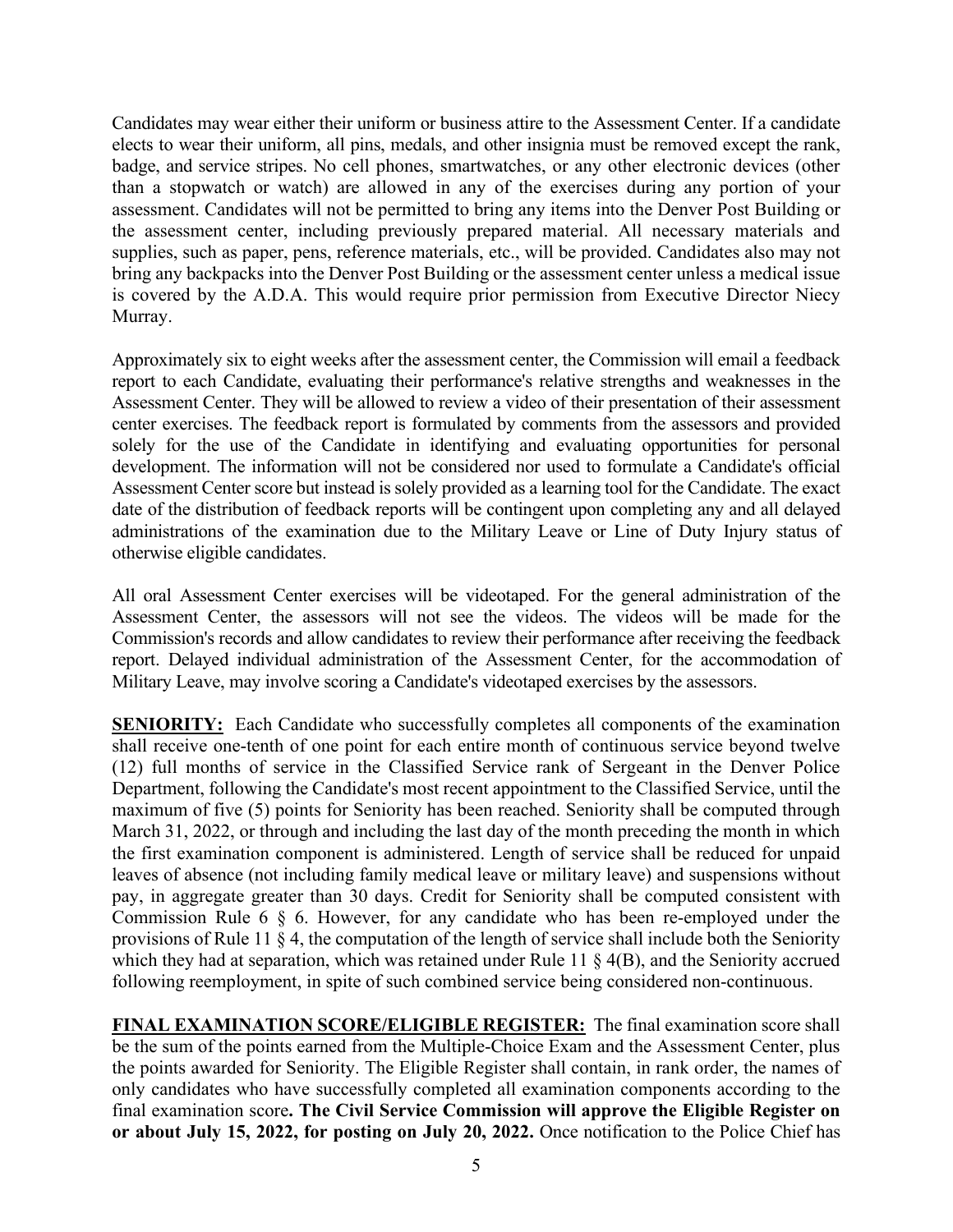occurred, copies of the Eligible Register will be posted on the Commission's website. Ties shall be broken according to Civil Service Commission Rule 7 § 4(B).

**REASONABLE ACCOMMODATION PER THE AMERICANS WITH DISABILITIES ACT:** A candidate must request and describe, in writing via email, any reasonable accommodation(s) (per the Americans with Disabilities Act) they will need to participate in any component of the examination process noted herein, by the registration deadline of March 31, 2022, at 4 p.m. A medical statement documenting the Candidate's medical restrictions that support the requested reasonable accommodation for the examination process must also be submitted by the registration deadline. Each request will be reviewed on a case-by-case basis. The submission of a request does not necessarily mean that the request will be granted.

**REASONABLE ACCOMMODATION LINE OF DUTY INJURY:** If an eligible candidate sustains a " line of duty" injury that impacts their ability to take any component of this announced examination, they may request a reasonable accommodation. The Candidate must request and describe, in writing, any reasonable accommodation(s) they will need to participate in any component of the examination process noted herein. A medical statement documenting the Candidate's medical restrictions that support the requested reasonable accommodation for the examination process must also be submitted. Each request will be reviewed on a case-by-case basis. The submission of a request does not necessarily mean that the request will be granted.

**REASONABLE ACCOMMODATION OF MILITARY LEAVE:** Examination procedures and/or regulations have been instituted to ensure compliance with the non-discrimination provisions of the Uniformed Services Employment and Re-employment Rights Act of 1994. Opportunity for late registration and delayed participation in this promotional examination process will be provided on an individual basis for those eligible to register and participate in the general administration of the examination components as noted herein but who cannot do so based on Military Leave status.

Any candidate who is absent from duty and unable to register due to Military Leave must register for the examination no later than 30 calendar days following the date of their return to duty. Any requests for other specific accommodations are to be made in writing. Candidates can obtain further information about seeking and receiving reasonable accommodation based on Military Leave status by contacting Jeannette Giron by email at [jeannette.giron@denvergov.org](mailto:jeff.wilson@denvergov.org) or phone at (720) 913-3356.

**IMPARTIAL AND COMPETITIVE PROCESS:** As provided by City Charter §9.3.1 and §9.3.11(f) and Civil Service Commission Rule 6 § 3(A), the components of all examinations shall be impartial and competitive. The Civil Service Commission is committed to a fair, neutral, and competitive process. The Commission shall not be influenced by factors that would compromise the principles of a merit-based promotional process that the Commission is entrusted within this or any test administration.

**ADDITIONAL INFORMATION:** Any material misrepresentation of fact at the time of registration for this examination or during any examination component shall be grounds for disqualification of a candidate. Any violation by a candidate of the examination regulations or instructions shall be grounds for disqualification.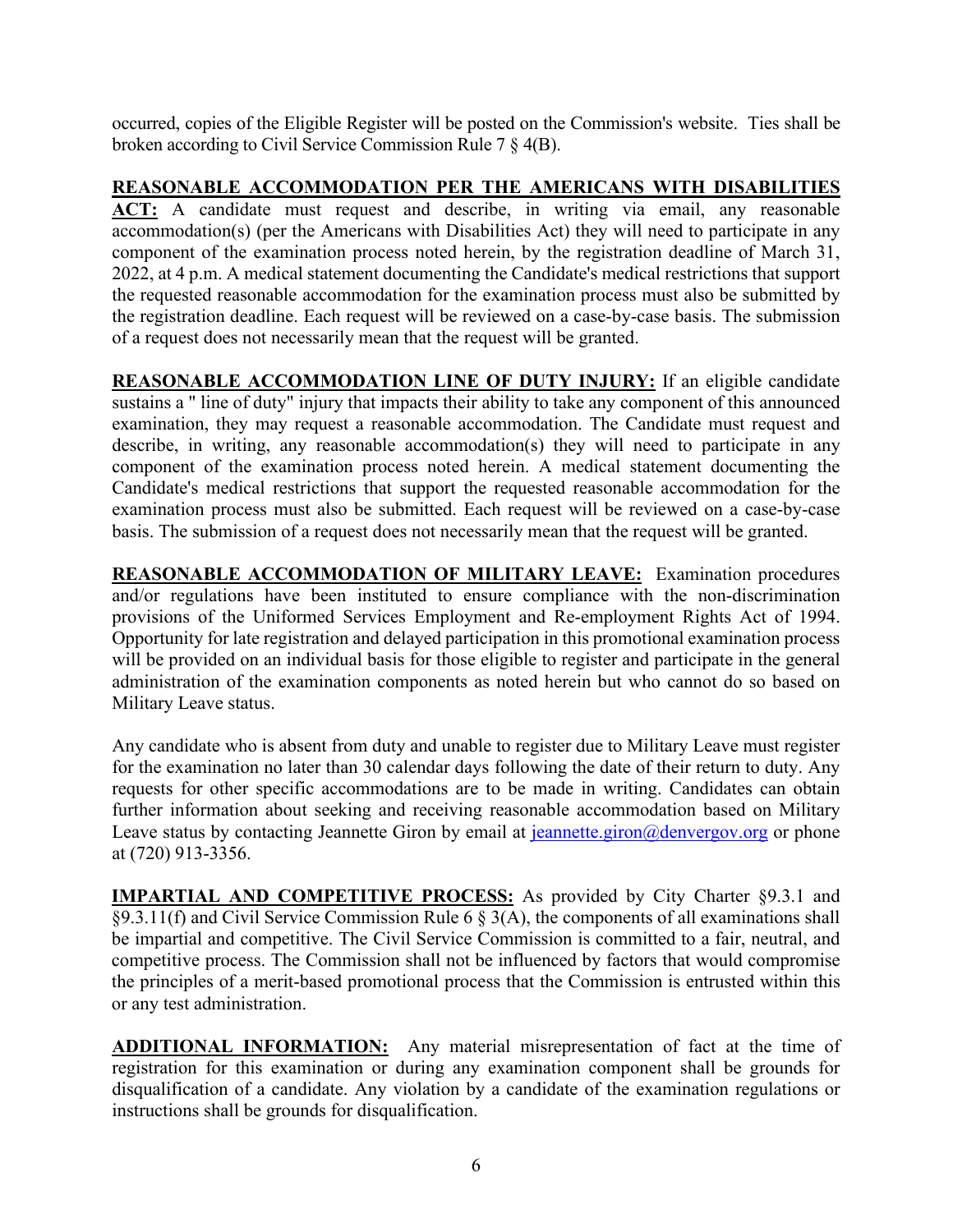The examination shall be conducted in conformance with Commission Rules 6 and 15.

Any protest or challenge to the content of this official announcement and the examination plan as set forth herein must be presented by a candidate, in writing via email, to the attention of the Executive Director of the Civil Service Commission. It must be received by the Executive Director no later than 4 p.m. on March 31, 2022.

> CIVIL SERVICE COMMISSION Niecy Murray Executive Director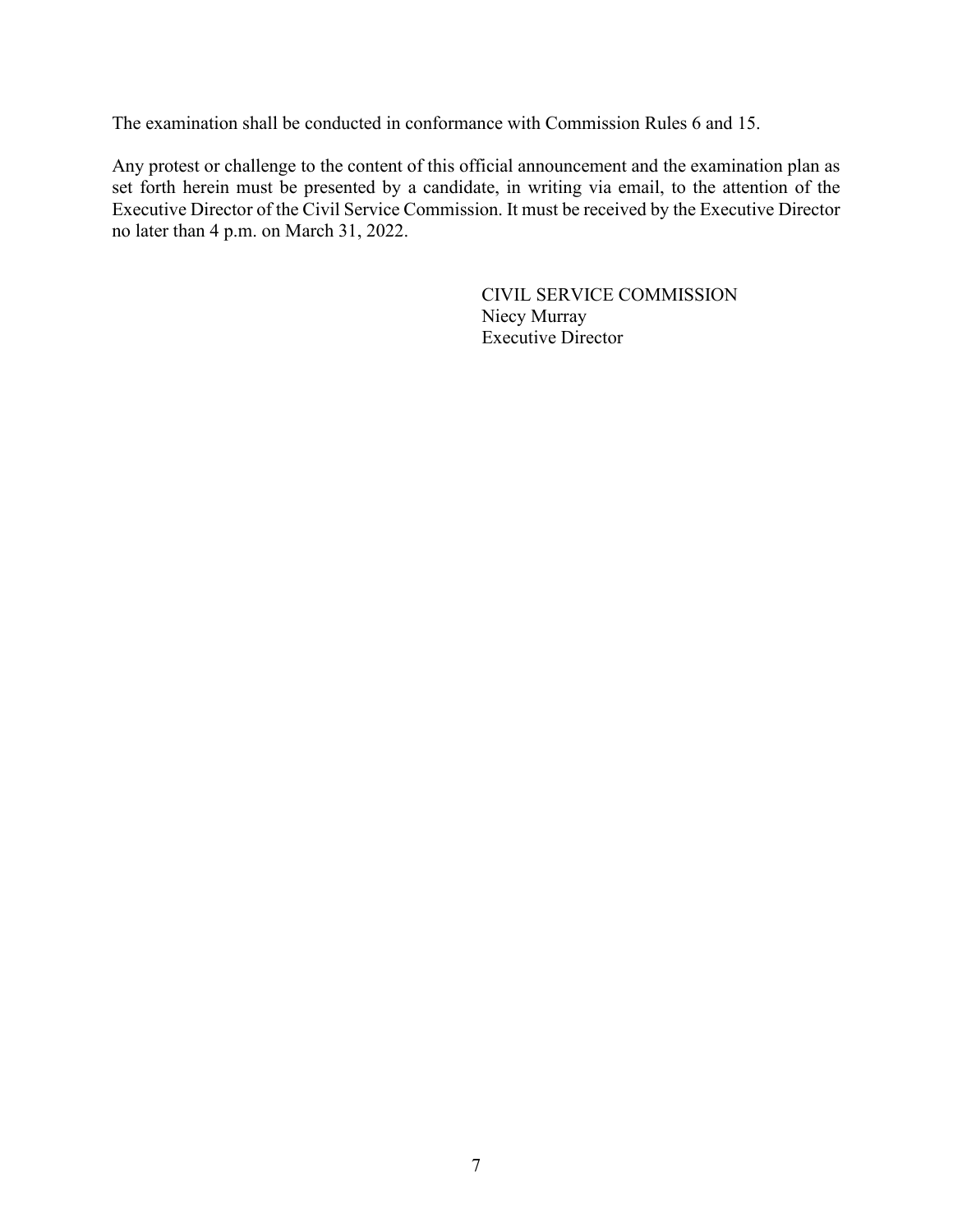## **ATTACHMENT A**

## ANNOUNCEMENT OF EXAMINATION LIEUTENANT - DENVER POLICE DEPARTMENT February 25, 2022

**DISCIPLINARY HISTORY ASSESSMENT:** Candidates **will not appear in person** for this component, which provides for a merit-based evaluation of a ' 'Candidate's disciplinary history. See pages 3 and 4 of the announcement. For all Assessment categories, """penalty date""" shall be defined as the date the Executive Director of Safety signed the respective Departmental Order of Disciplinary Action.

#### **Assessment Categories – Definitions and Standards for Review**

| <b>Tier1 Rule</b>      | Fined (Davs) | Suspended (Days) | Fined/Suspended (Days) |
|------------------------|--------------|------------------|------------------------|
| Sergeant to Lieutenant |              |                  |                        |

Within the one (1) year before the close of the examination registration period, a candidate cannot have more than the indicated number of total days fined and/or suspended (exclusive of any scheduled discipline according to Article 12.4 and Appendix F of the Matrix), as the result of any Departmental Disciplinary Order(s)\*

| <b>Tier 2 Rule</b>     | Fined (Days) | Suspended (Days) | Fined/Suspended (Days) |
|------------------------|--------------|------------------|------------------------|
| Sergeant to Lieutenant |              |                  |                        |

During the three (3) years before the close of the examination registration period, a candidate cannot have more than the indicated number of total days fined and/or suspended (exclusive of any scheduled discipline according to Article 12.4 and Appendix F of the Matrix), as the result of any Departmental Disciplinary Order(s).\*

|                     | Lieutenant (Years) | Captain (Years) |
|---------------------|--------------------|-----------------|
| Demoted to Sergeant |                    |                 |
| From                |                    |                 |

During the time indicated (in years), before the close of the examination registration period, a candidate cannot have received a demotion in rank or grade due to Departmental Disciplinary Order(s).

*\*Exception to the exclusion of Scheduled Discipline: Notwithstanding the above, Scheduled Discipline shall be considered if the resulting discipline is for """chronic""" or frequent violations to necessitate the imposition of fined or suspended days as a """more severe""" disciplinary sanction.*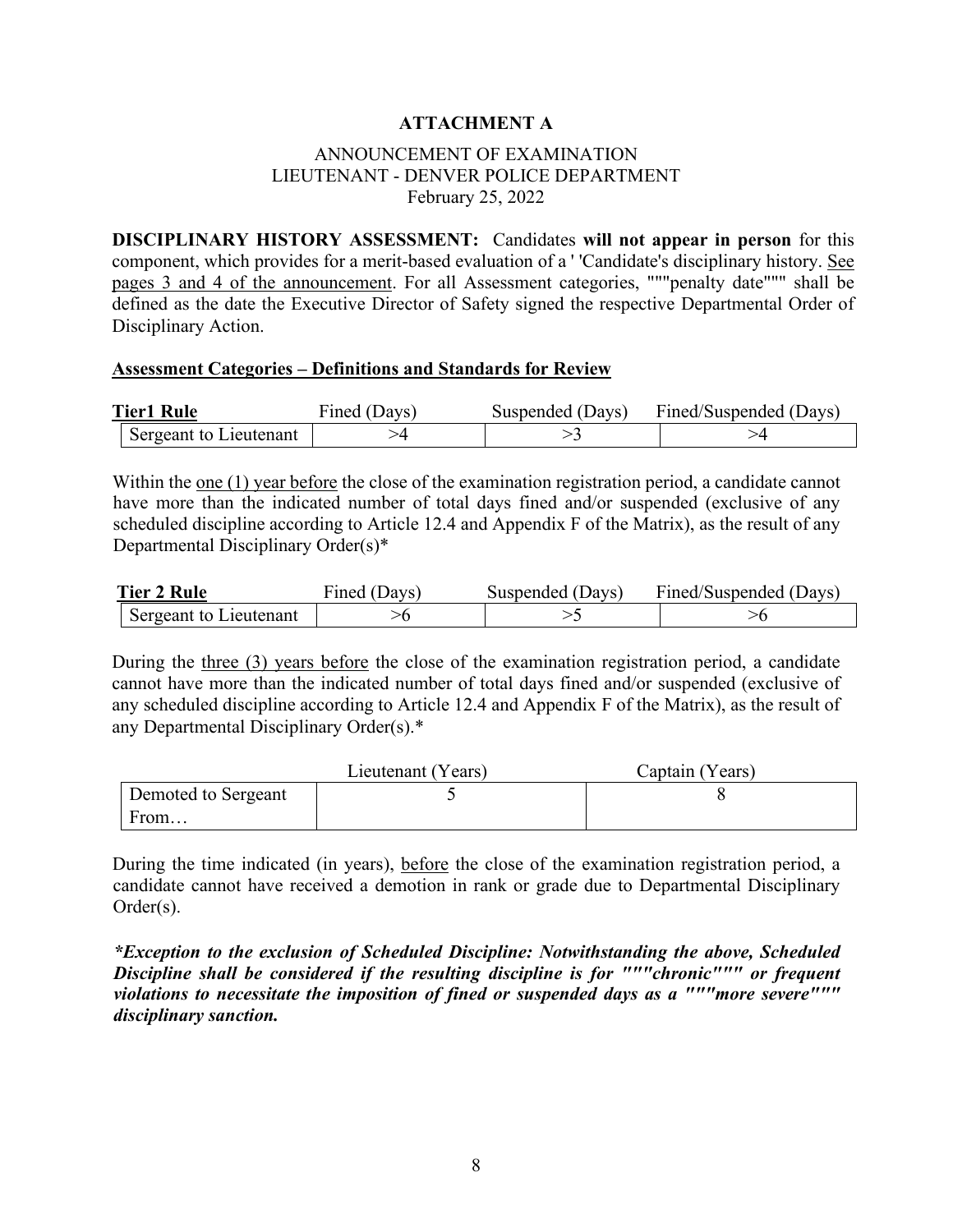# **DEFERRAL PROCESS OF THE DISCIPLINARY HISTORY ASSESSMENT BASED ON AN ACTIVE DISCIPLINARY APPEAL**

- 1) **Any candidate who believes they would otherwise pass the Disciplinary History Assessment,** but for consideration of a departmental disciplinary action for which an appeal is currently active before a Hearing Officer or the Commissioners, **may request that their Disciplinary History Assessment be deferred until the Hearing ' 'Officer's and/or the ' 'Commission's final decision has been rendered on the disciplinary appeal.**
- 2) A deferral may be requested only with respect to a disciplinary appeal which has been filed with the Commission on or before the closing date of registration and for which a decision on the merits, or a final closing order, has not yet been issued at the Hearing Officer level and/or at the Commission level, as applicable.
- 3) A requested deferral is granted based on a disciplinary appeal before a Hearing Officer shall be automatically continued should either party to the timely appeal file an appeal from the Hearing ' 'Officer's decision to the Commission.
- 4) A deferral may not be requested for a disciplinary appeal pending a Hearing ' 'Officer's decision to the district court or for an appeal seeking judicial review of the ' 'Commission's final decision in a disciplinary appeal.
- 5) A candidate shall be granted a requested deferral only if they can pass the Disciplinary History Assessment standards absent any consideration of the sustained discipline, subject to the respective disciplinary appeal(s).
- 6) A candidate denied a requested deferral will have their Disciplinary History Assessment completed as otherwise provided herein.
- 7) The Executive Director, Civil Service Commission, will provide written notification to a candidate indicating whether the requested deferral has been granted. Notification will occur after the scheduled administration of the Disciplinary History Assessment. The decision of the Executive Director shall be deemed a final action by the Commission. No appeal will be entertained.
- 8) Any *Request For Deferral Of The Disciplinary History Assessment* must be received, in **writing, at the office of the Commission,** no later than the close of the registration period).
- 9) Any *Request For Deferral Of The Disciplinary History Assessment* must include the following:
	- a) ' 'Candidate's name, address, phone number(s), and social security number;
	- b) Case number and caption of the subject disciplinary appeal(s), if assigned;
	- c) Copy of the Departmental Order Of Disciplinary Action that is at issue in the disciplinary appeal(s) in question;
	- d) A statement requesting that the C' 'Candidate's Disciplinary History Assessment be deferred until the noted disciplinary appeal is resolved at the Hearing Officer and/or Commissioner level, as may be applicable;